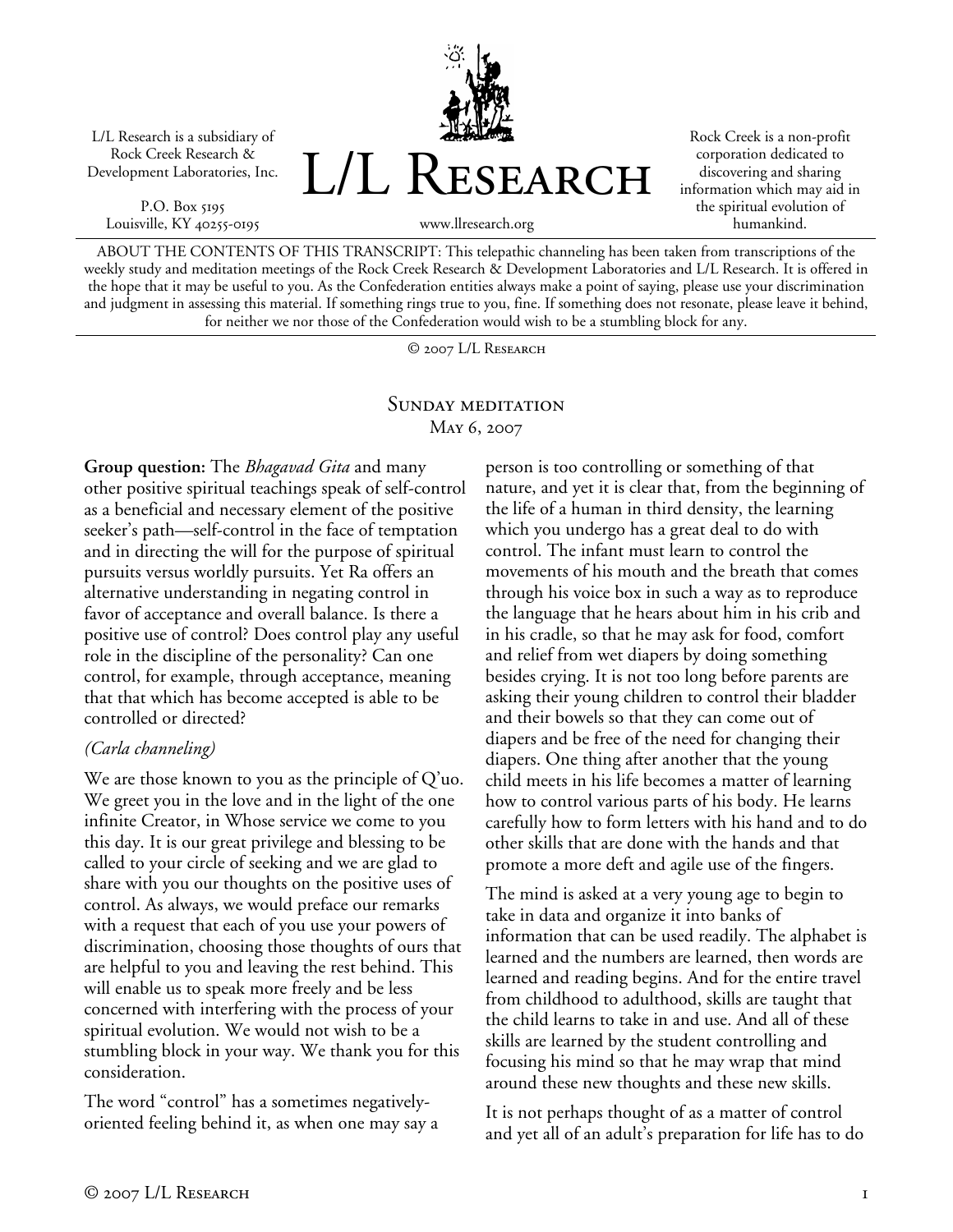with control and we do not mean to suggest that there is a negative or a positive spin to this control. The culture in which you live is one in which these skills are considered quite necessary for survival and enjoyment of the finer things of life, such as indoor plumbing and the comfort and convenience of life as you are aware of and are used to living in.

Certainly, the idea of control can be very negative. The tendency of entities in third density to manipulate and control the circumstances around them can turn into a very dark way of handling life. And each of you has perhaps known those whose life is spent in plotting and scheming ways to control the outcome of events that are important to such people. Usually such control is over small things and yet the sum of one person controlling another over a period of time is a very strong negative polarization towards service to self and it is definitely a service to self energy to think of or to contemplate the self as a person setting out to control circumstances that have to do with other people and indeed are not, in terms of positive polarization, available for such control. On the other hand, there are indeed very positive uses of control and this instrument would call it selfcontrol.

There is a nuance in the term self-control that we wish to explore. For, as the one known as T1 said, there is a, "Which came first?" question here. There is a chicken and an egg. Is an entity controlling the self and therefore learning more about how to control the self? Or does the person wait for some wisdom as to precisely how to control the self? And in order to remove ourselves from this conundrum, we would like to take this idea back a bit and look at it from a wider and perhaps a more spacious point of view.

The one known as G is quite correct in saying that, in the view of those of the Confederation who speak with you this day, the universe is a self-generating system whereby there is no need to control circumstances whatsoever in terms of your incarnation being fruitful for you have set up a system of redundant possibility/probability vortices so that if the incarnational lessons that you have chosen to ponder in your particular incarnation do not gel for you in one instance and you may have perhaps missed that catalyst, there will be another circumstance that will come your way very soon that will offer you the same kind of catalyst, the same

kind of challenge, and the same kind of questions that you may ask yourself about, "Why is this happening to me and what should I do with it?"

You do not have to control your life in terms of knowing that you will be fed with spiritual food at all times. This is not a cause for concern. And this perhaps can rest your mind, for when you do not need to reach and grasp for the spirituality of your day or the cogency of the catalyst that is being presented to you, then you can relax and focus simply on paying attention to the present moment.

Let us go further back than this, for we wish to set you on the stage of your incarnational experience and we have not yet done so to our satisfaction. Who are you? My friends, you are the one infinite Creator. That is the heart of your reality. You are a spark of the infinite oneness of all creation. That spark is your consciousness which has been wrapped into flesh and bone so that you may experience life within this particular illusion.

Therefore, you are spiritual beings dwelling in a material and physical world. Everything that is at the center of your being calls out for the Creator and sees life from the point of view of spirit. Yet, you have been brought into a culture which encourages precisely the opposite bent of thought. Your culture encourages you to release thoughts of spirituality in favor of thoughts of functionality, economics, socialization, doing what is expected, and so forth. These two energies are a dynamic that are with each entity within third density to one extent or another for his entire incarnation. The minute that a spirit forgets the heart of his being, he may well be able to convince himself of a number of things. He may be able to convince himself that he may control others for their own good. He may be able to convince himself that those things which he believes are such good beliefs that other entities need to believe that way too and so he may become one who bullies or coaxes entities into worshipping a certain way or believing in a certain system of dogma. All of these are subtlety but markedly negative or service to self in that they are using the power of the human spirit in order to change others.

Yet, an entity which is a part of the godhead principle need be concerned only with controlling himself. The work of the spiritual entity is always upon the self. The seeking of a spiritually-oriented entity is always an inner seeking. It may well be that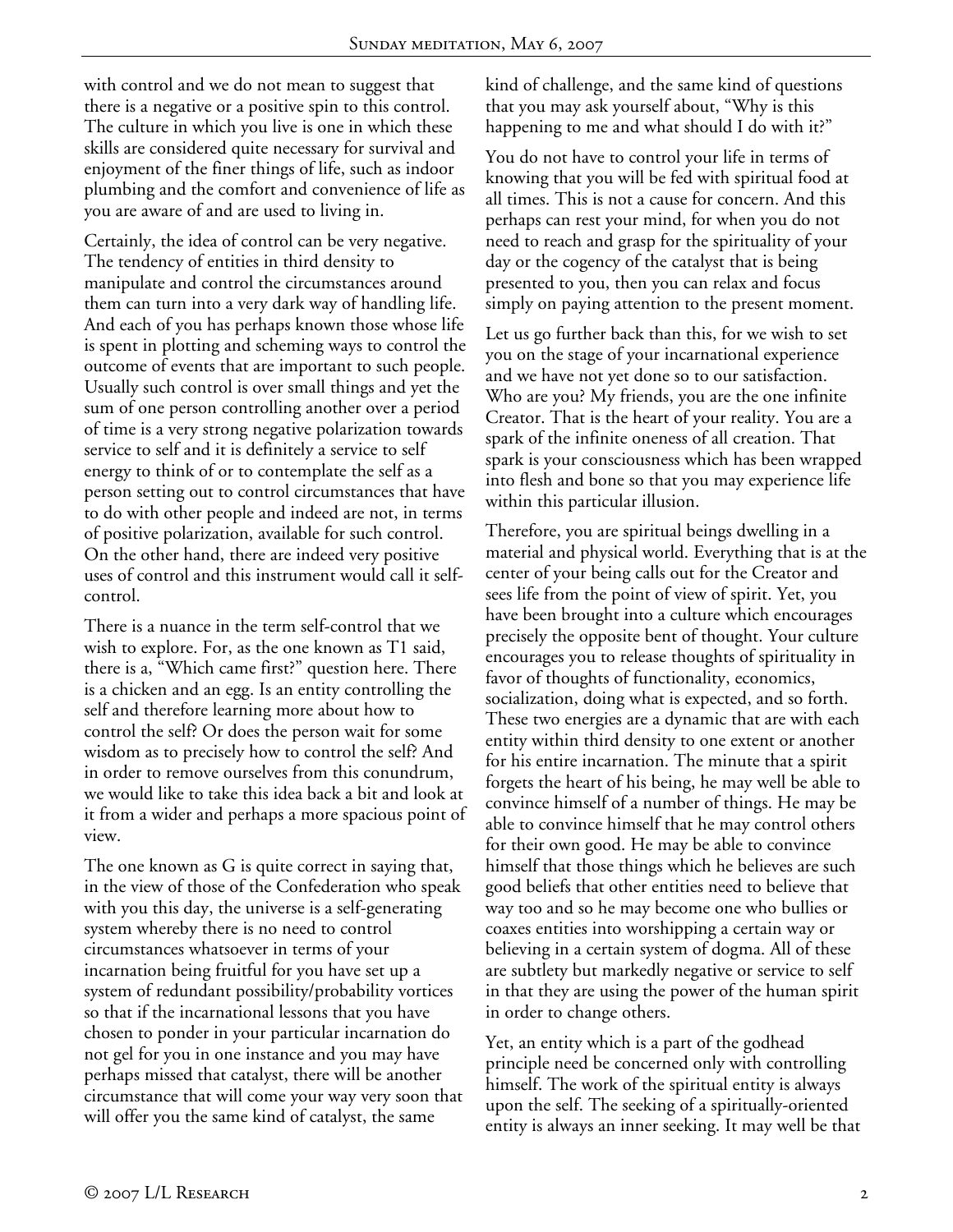the processes of seeking bring the seeker into community with those who demonstrate unconditional love, and that is a great gift.

But a part of the godhead principle in actuality needs nothing from the outside. There is no need to reach, there is no need to grasp. All that is needed is already lying within your heart of hearts.

The Confederation talks about acceptance rather than control because, from our point of view, once an entity has come into a full acceptance or awareness of who he is and why he is here, that initial acceptance forms up into vectors: each thought and opinion that occurs within the awareness of being a spiritual entity has a direction to it that is spiritual in nature.

As entities accept completely that they are a part of the Creator, they become aware that beneath the level of constant and unremitting human error, they are worthy. They are as worthy as a star, or a tree, or the wind that blows, or the grass that grows. They are worthy in a final and ultimate way. They have not found the heart of that worth. It takes many densities of experience to refine the self to the point where the self is transparent to the self and that worth of self is clearly seen by the self.

But there are helps to you, my friends, in everyday life. For you see the worth of others and that is a strong help to you. Every time that you see an entity whom you feel is worthy, we ask you to remember that you are looking in the mirror when you look at any other soul. As you look into that entity's eyes, you and that entity are both the Creator. That which you see as good in that other entity, you may stop and mark because you have just seen that particular kind of goodness in yourself. Were you not sensitive to that goodness, you would not have seen it in the other self.

So let your own experiences of the goodness of others about you reflect back to you the truth of yourself: you are infinitely worthy, you are a citizen of eternity. Your stay upon the Earth plane is a short one and you came to give yourself the gift of learning and worshipping and being a part of the movement that is taking place upon the planet at this time: to lift and transform the energy of planet Earth. And you are worthy to do this.

Control helps you—or perhaps we would use the word discipline—discipline helps you to maintain the focus of who you are and why you are here. It is not that this discipline is a judging discipline or an attempt to whip yourself into shape. You are not here to judge; you are here to love. And so the work of each and every seeker is primarily and fundamentally the work of being.

We find that this is a very difficult concept for your people to grasp. What is it to be? To breathe in and to breathe out? What is the worth of simply being? And yet the universe as a whole is one great, interactive being of which you are a focal point in a vast array of other sentient, intelligent points of awareness that are gathering experience for the infinite Creator that It may know more about Itself.

This gift of being is always your most fundamental work as a spiritually-oriented seeker. For the doing is at the surface of things; it is the being that gives the doing depth, breadth, meaning and strength.

Control is definitely necessary, for without selfcontrol and discipline, the spiritual seeker may constantly find itself forgetting to keep the focus. Let us talk a bit about that focus that we would encourage you to keep.

Each of you around the circle this day has discussed feelings concerning one's place in life and in some cases the incredible rapidity of time fleeing past almost too quickly to grasp. Yet there is within each of you a center. And there is great skill in finding ways to remind yourself to move back from the outskirts of truth and beauty in your life, always in towards the center again. Life will spin you out constantly. Catalyst will hit you—strong catalyst, illness, the loss of jobs, all of those difficulties that challenge entities who breathe in and breathe out and must find a way to keep a roof over their heads. And your job always is to see yourself spinning and gently, very gently, encourage your spirit to spiral inward again to the place of power that lies within, to the place of comfort that lies deeply within, to the one infinite Creator who waits patiently for you in your heart of hearts.

The more time that you put into resting in your beingness, the more you will become aware of who you truly are and how powerful a being you truly are. And when you sense that power, then of course you want to use that power rightly and that calls for every discipline of the personality and makes such disciplines attractive to you. When you find the center of your power, that creative energy that made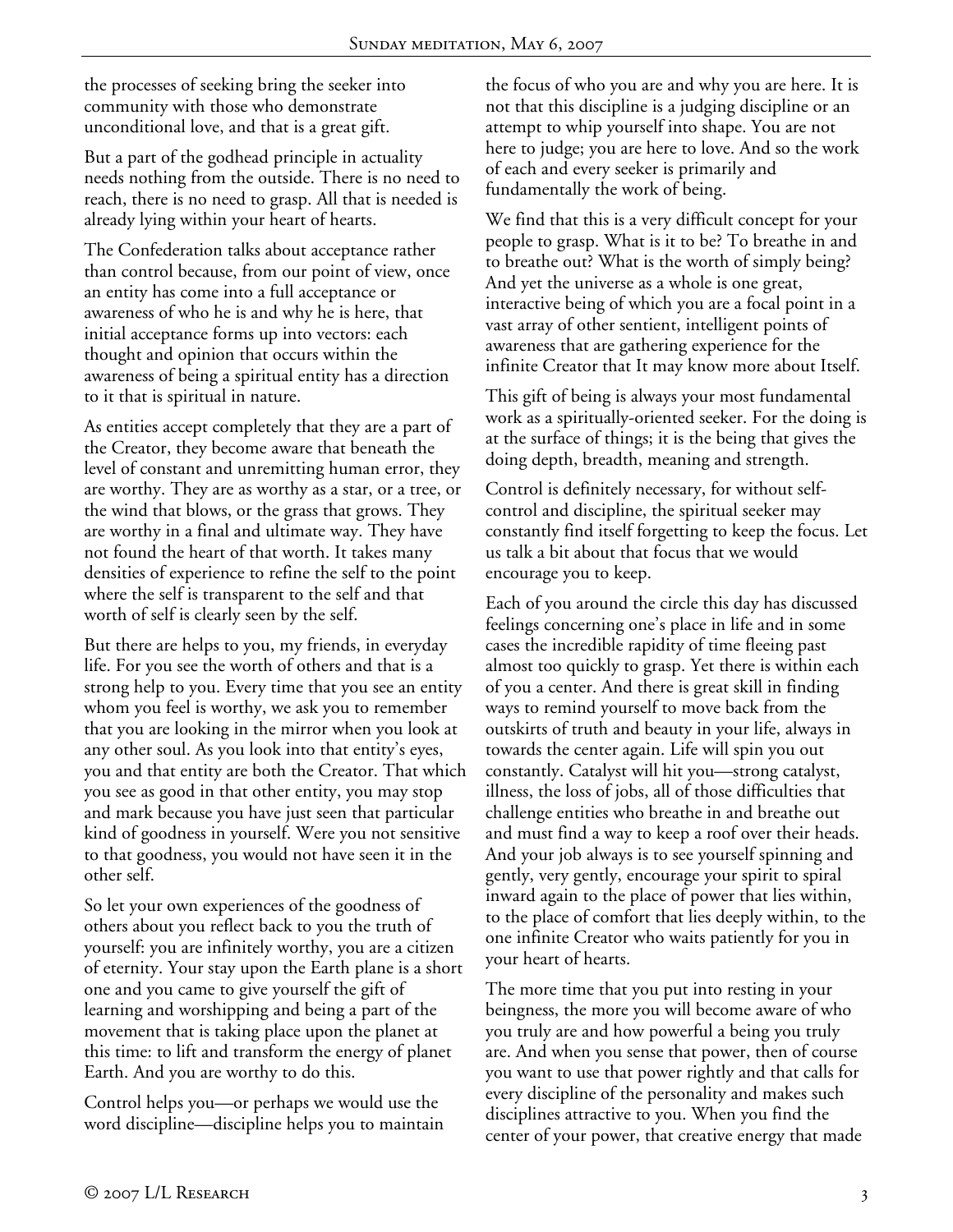all that there is, then truly you wish to use it well and to use it wisely and to use it lovingly.

And so you turn to those disciplines that have served you before: meditation, prayer, contemplation, inspired reading, walks in nature, and all of those ways in which you can come back to the truth that truly does set you free.

So, the question of acceptance or control, in a way, is a question of how you wish to look at who you are. Our approach to the awakening seeker is simply to ask that seeker to become aware of who and what he is. And to become aware of the fact that he is creating his own reality.

When an entity has been on the spiritual path for a while, he may well begin to sense that there is one particular outer work that he has the cluster of skills to accomplish. And that may spark in him the desire to ask for guidance and when an entity asks for guidance, that guidance is there instantly, there is no lag time. You may not be able to hear the voice of guidance but the energy of that guidance and the gentle pressure of that vibration is with you from that point on. This instrument opens her day by asking the one she calls Jesus the Christ, "What would you wish of me this day?" This is her way of centering and offering her day. And if that question seems to be answered by something that she did not expect, that is alright, that is acceptable.

But it is always within the choice of the seeker as to how that seeker shall proceed. In a society which has a tendency towards loudness, meaninglessness and chaos, it is perhaps well recommended that the spiritually-oriented seeker gaze within into the mystery that lies between every cell of your body, and gaze without, not at the creations of humankind, but at the creation of the Father. For there you see not control but a plan that is so vast that it is inconceivable and yet complete and perfect so that the organism of planet Earth as a whole and all of the biota upon it move in a dance of rhythm and harmony in which all needs are met.

We offer to this instrument the vision of the rolling tide. It does not seem to be controlled, but rather it rushes in abandonment towards the shore and then pulls out again towards the deeps of the ocean. Yet if you think about the tides and the moon, you begin to see that there is an order and a balance which keeps the moon in its orbit and the Earth in its orbit; which keeps the sunlight and the stars moving

in their cycles. And this moon energy moves through everyone's blood so that your blood wanes and flows just as do the tides. You are a part of something that is in exquisite balance. You are in touch with the spirit world and the highest energies and at the same time you are in touch with the Earth and its heaviest energies. You know of everything from angels and cherubim to the degradation of war, murder, torture and the evil that entities can do to each other. And your gaze is that gaze which orders things in your world.

So perhaps we would say that your most creative means of control is to create the world that you would like to see and live it. For you truly are a cocreator and you truly can create the reality that you wish to see.

May we ask if there is a follow-up on this query? We are those of Q'uo.

**Jim**: No follow-up, Q'uo.

Very well, my brother. Then we would ask if there is another query at this time?

**T2:** I'm feeling a very strong connection to you right now and I'm wondering if there is a way that I can carry this connection when I'm on my own because I'm not in Kentucky all the time and I'm not sitting in this room all the time. I feel that there is a lot that I can gain to working to reach and touch you in a manner similar to what I feel right now.

We are those of Q'uo, and believe we are aware of your query, my sister. There is indeed a way that you can take us with you. There is a way that all entities may take us to their hearts and that is simply to ask for our presence. We are not bound by time and space as you know them in this illusion. We are in the now as far as relating to your time and space, for we are metaphysical entities and time to us is unified and circular. Consequently, at any time that you ask mentally for us to interact with you, we shall immediately be there.

We shall not speak. We shall simply be with you and you will feel the unconditional love of our vibration. But there is more to it than that, my sister, as you well know. There is in the world of spirit an enormous amount that can never be said in words and while we are using this instrument to create words that hopefully will have some small use to you, we are at the same time doing a much larger job and that is simply to communicate with you in